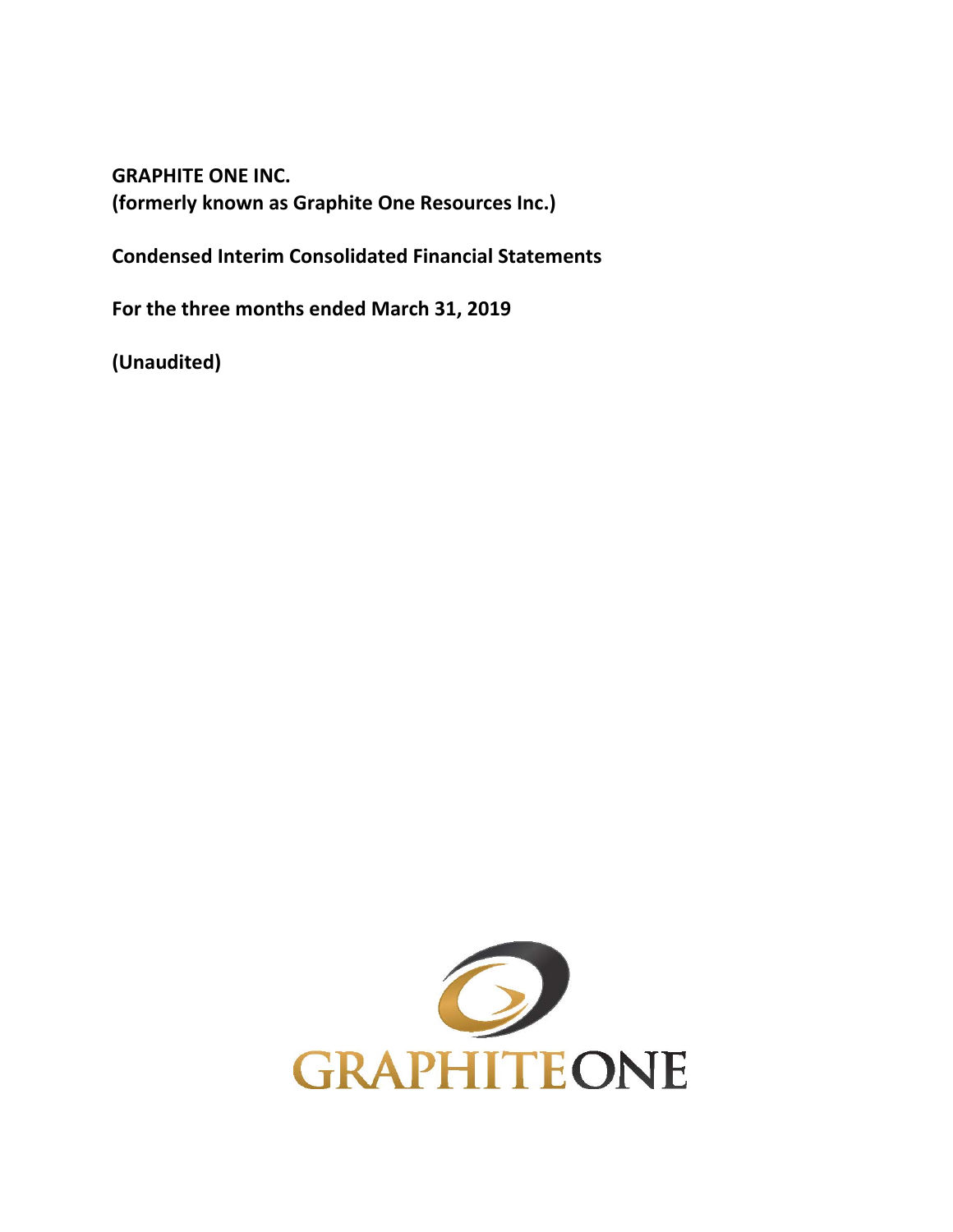## NOTICE OF NO AUDITOR REVIEW OF CONDENSED CONSOLIDATED INTERIM FINANCIAL STATEMENTS

In accordance with National Instrument 51‐102, Part 4, subsection 4.3(3) (a), we report that the accompanying unaudited consolidated interim financial statements of the Company have been prepared by and are the responsibility of the Company's management. The Company's external auditor has not performed a review of these consolidated interim financial statements.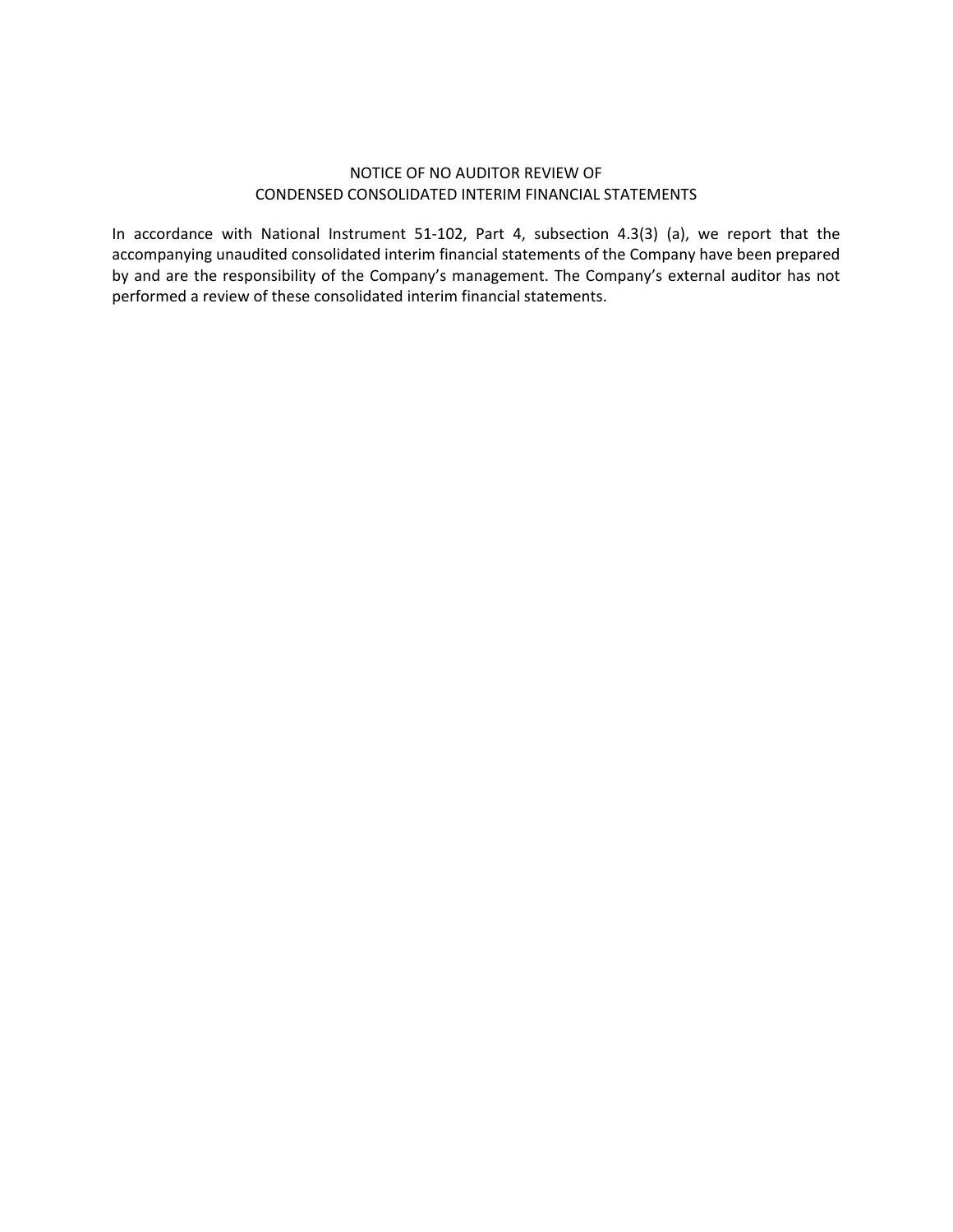| \$<br>50,642<br>185,426<br>8,827<br>244,895<br>40,146<br>15,886,176 | 465,038<br>227,613<br>5,708<br>698,359 |
|---------------------------------------------------------------------|----------------------------------------|
|                                                                     |                                        |
|                                                                     |                                        |
|                                                                     |                                        |
|                                                                     |                                        |
|                                                                     |                                        |
|                                                                     |                                        |
|                                                                     |                                        |
|                                                                     | 36,073                                 |
|                                                                     | 15,583,632                             |
| 15,926,322                                                          | 15,619,705                             |
| \$<br>16, 171, 217                                                  | 16,318,064                             |
| \$<br>366,406                                                       | 93,169                                 |
| 366,406                                                             | 93,169                                 |
|                                                                     |                                        |
|                                                                     | 659,900                                |
|                                                                     | 659,900                                |
|                                                                     |                                        |
| 33,929,505                                                          | 33,279,505                             |
| 6,086,081                                                           | 6,086,081                              |
| (24, 210, 775)                                                      | (23,800,591)                           |
| 15,804,811                                                          | 15,564,995                             |
|                                                                     | \$<br>16,318,064                       |
|                                                                     |                                        |
|                                                                     | 16, 171, 217                           |

*"Anthony Huston" "Douglas Smith"* 

Director **Director Director**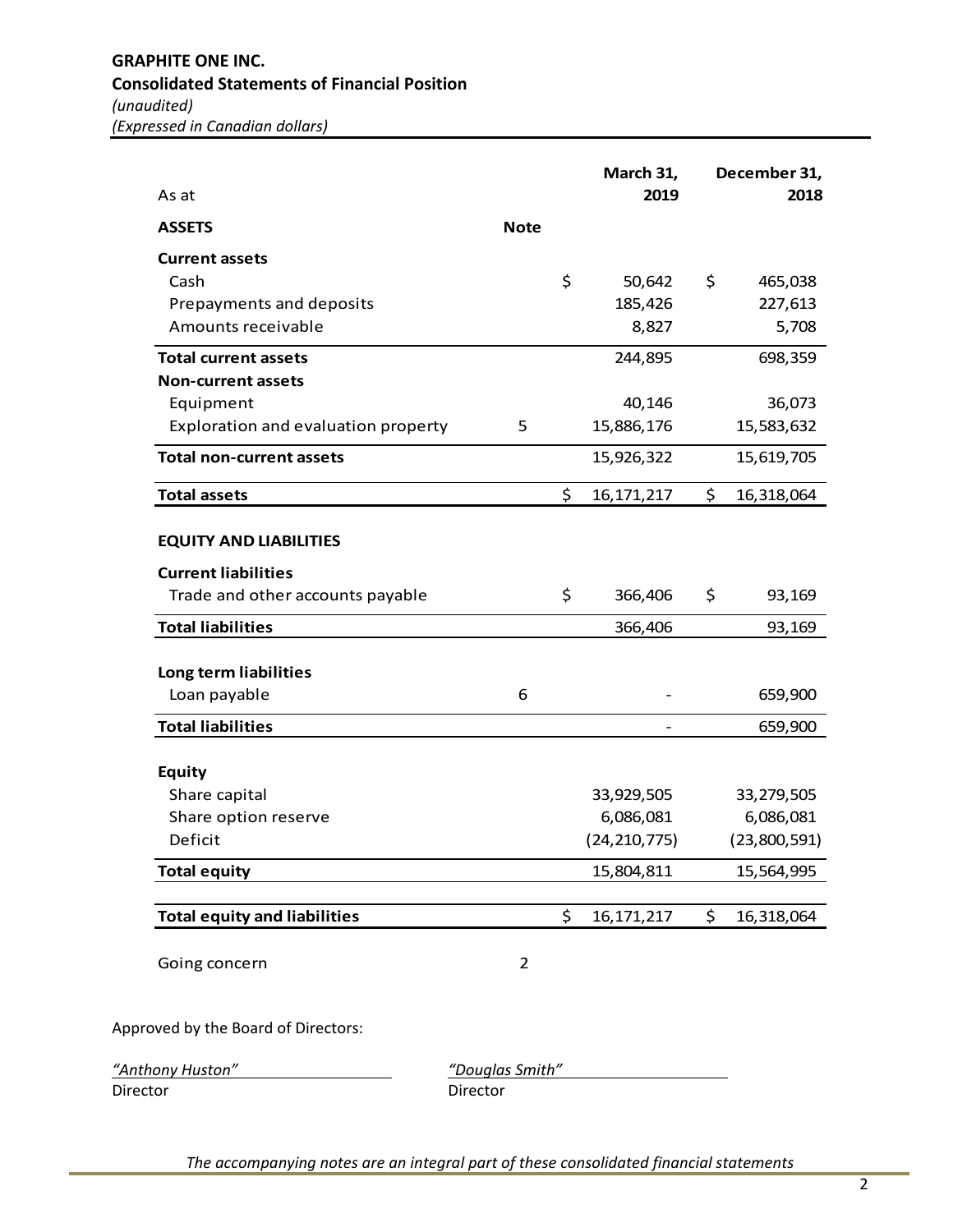| For the three month period ended March 31           |     | 2019       | 2018          |
|-----------------------------------------------------|-----|------------|---------------|
| <b>Expenses</b>                                     |     |            |               |
| Management fees and salaries                        | \$  | 187,469    | \$<br>181,456 |
| Marketing, advisory and investor relations          |     | 80,141     | 51,933        |
| Office and administration                           |     | 86,346     | 39,777        |
| Professional fees                                   |     | 35,513     | 7,993         |
|                                                     |     | 389,469    | 281,159       |
| Other income (expenses)                             |     |            |               |
| Foreign exchange loss                               |     | (7,441)    | (2,383)       |
| Interest expense                                    |     | (13,274)   |               |
|                                                     |     | (20,715)   | (2,383)       |
| Net loss and comprehensive loss for the year        | \$. | 410,184    | \$<br>283,542 |
|                                                     |     |            |               |
| Basic and diluted loss per common share             | \$  | 0.01       | \$<br>0.01    |
| Weighted average number of common shares oustanding |     | 32,656,576 | 26,493,285    |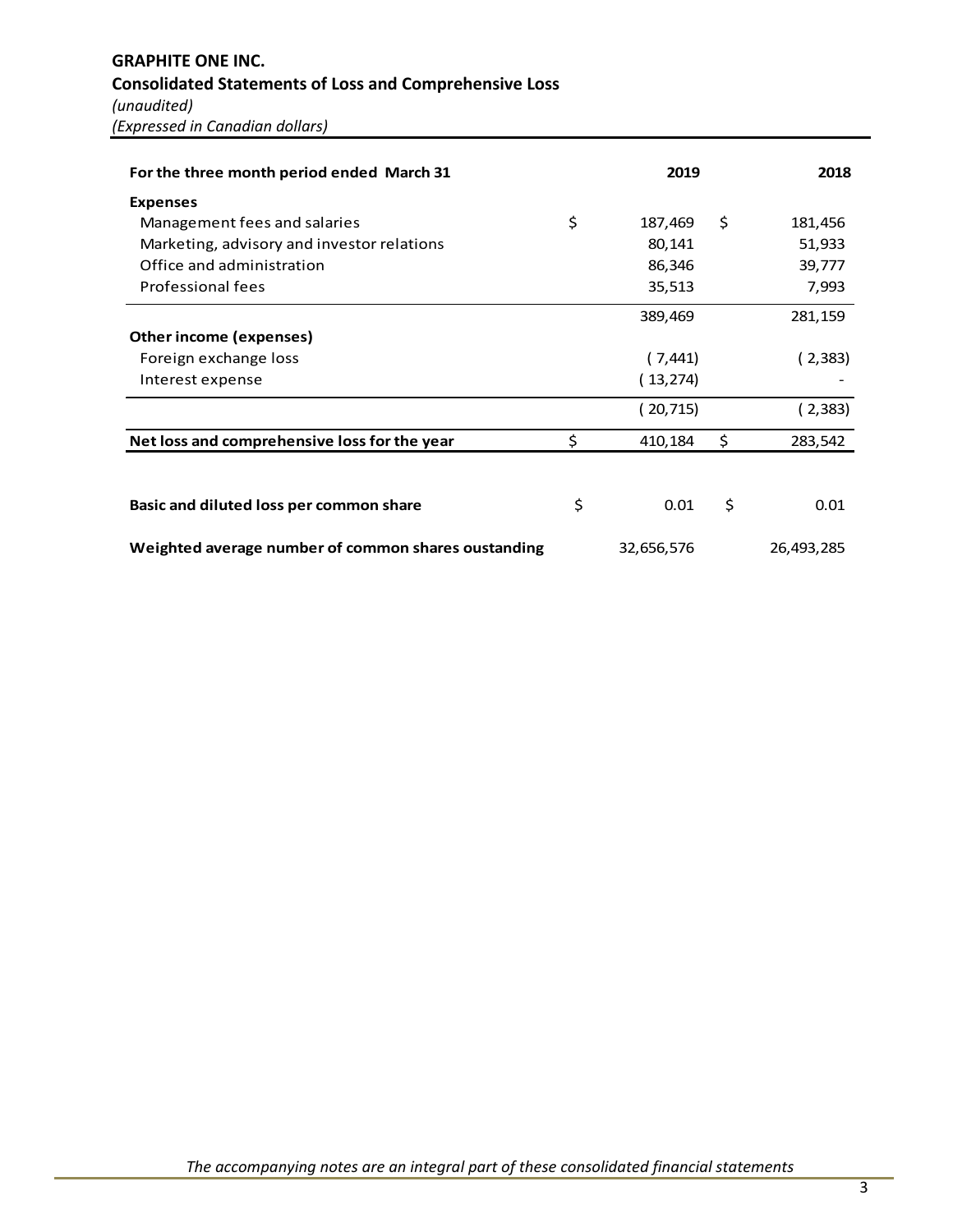# **GRAPHITE ONE INC. Consolidated Statements of Cash Flows**  *(unaudited)*

*(Expressed in Canadian dollars)* 

| For the three month period ended March 31,      | 2019                  | 2018       |
|-------------------------------------------------|-----------------------|------------|
| <b>CASH DERIVED FROM (USED IN)</b>              |                       |            |
| <b>OPERATING ACTIVITIES</b>                     |                       |            |
| Loss for the period                             | \$<br>$(410, 184)$ \$ | (283, 542) |
| Changes in non-cash working capital items       |                       |            |
| Amounts receivable                              | (3, 119)              | (8,048)    |
| Prepayments and deposits                        | (38)                  | 23,630     |
| Trade and other accounts payable                | 197,173               | 102,369    |
|                                                 | (216, 168)            | (165, 591) |
| <b>FINANCING ACTIVITIES</b>                     |                       |            |
| Issuance of shares                              | 650,000               |            |
| Loan payable                                    | (659,900)             |            |
|                                                 | (9,900)               |            |
| <b>INVESTING ACTIVITIES</b>                     |                       |            |
| Exploration and evaluation property             | (226,480)             | (153,788)  |
| Purchase of equipment                           | (4,073)               |            |
| Changes in non-cash working capital items       |                       |            |
| Prepayments and deposits                        | 42,225                | 3,966      |
|                                                 | 188,328)              | (149,822)  |
| (Decrease) increase in cash                     | (414,396)             | (315, 413) |
| Cash at beginning of period                     | 465,038               | 351,081    |
| Cash at end of year                             | \$<br>50,642          | 35,668     |
| <b>Supplemental cash flow information:</b>      |                       |            |
| Non-cash transactions eliminated from the       |                       |            |
| consolidated statements of cash flows:          |                       |            |
| Change in Accounts payable related to investing |                       |            |
| activities                                      | \$<br>76,064          | 73,019     |
|                                                 | \$<br>76,064<br>#     | 73,019     |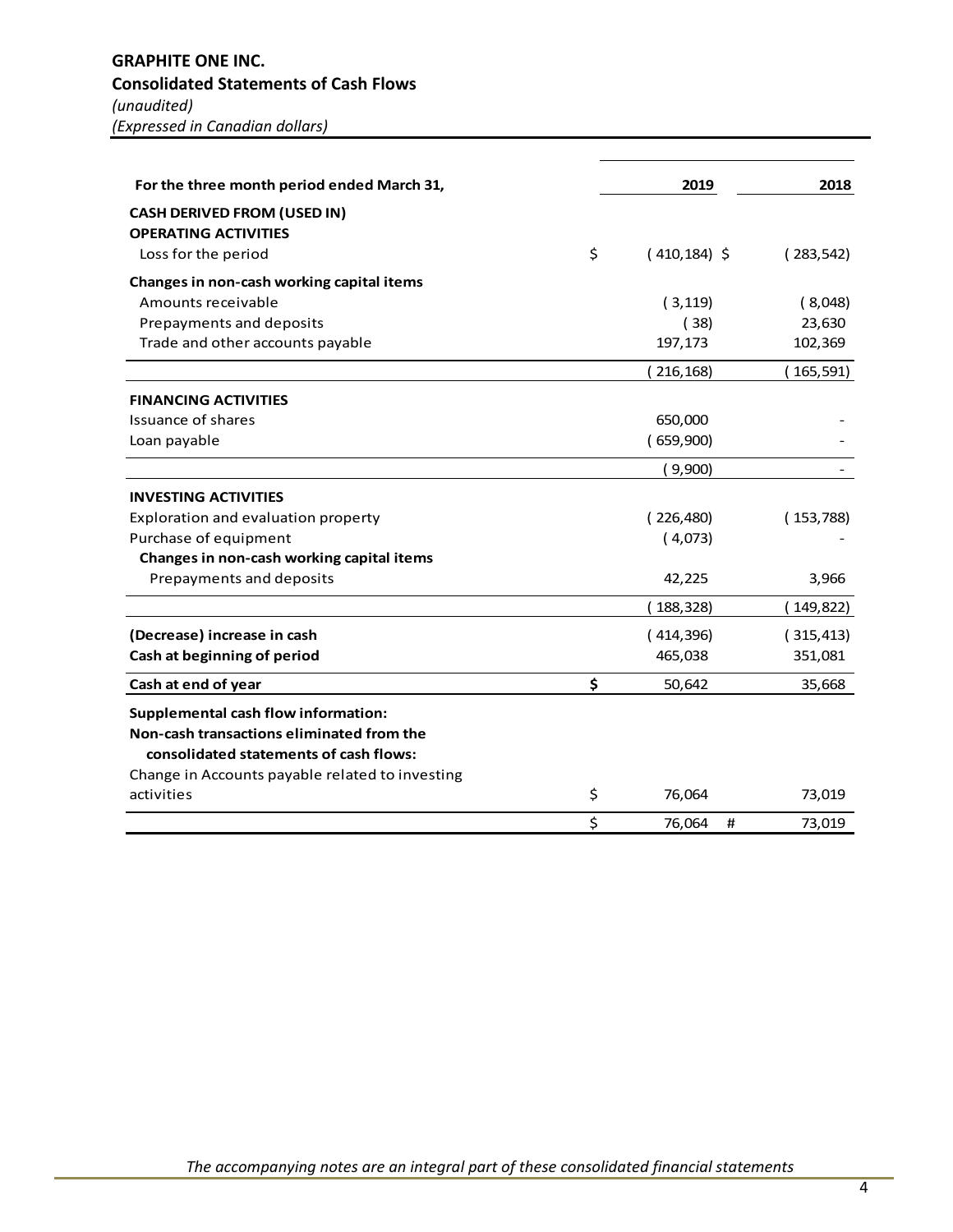# **GRAPHITE ONE INC. Consolidated Statements of Changes in Equity**  *(unaudited) (Expressed in Canadian dollars)*

|                                     | <b>Common Shares</b> |               |                          |                          |                     |
|-------------------------------------|----------------------|---------------|--------------------------|--------------------------|---------------------|
|                                     |                      |               | <b>Share Option</b>      |                          |                     |
|                                     |                      | <b>Amount</b> | Reserve                  | <b>Deficit</b>           | <b>Total Equity</b> |
|                                     | <b>Number</b>        |               |                          |                          |                     |
| <b>January 1, 2018</b>              | 26,493,284           | 29,072,557    | 6,030,374                | (22,667,392)             | (12, 435, 539)      |
| Net loss for the period             |                      |               |                          | (285,849)                | 285,849)            |
| March 31, 2018                      | 26,493,284           | 29,072,557    | 6,030,374                | 22,953,241)              | (12, 149, 690)      |
| <b>January 1, 2019</b>              | 32,612,243           | 33,279,505    | 6,086,081                | (23,800,591)             | (15, 564, 995)      |
| Shares issued on settlement of debt | 1,330,000            | 650,000       | $\overline{\phantom{a}}$ | $\overline{\phantom{a}}$ | (650,000)           |
| Net loss for the period             |                      |               | $\overline{\phantom{a}}$ | (410,184)                | (410, 184)          |
| March 31, 2019                      | 33,942,243           | 33,929,505    | 6,086,081                | (24, 210, 775)           | (15,804,811)        |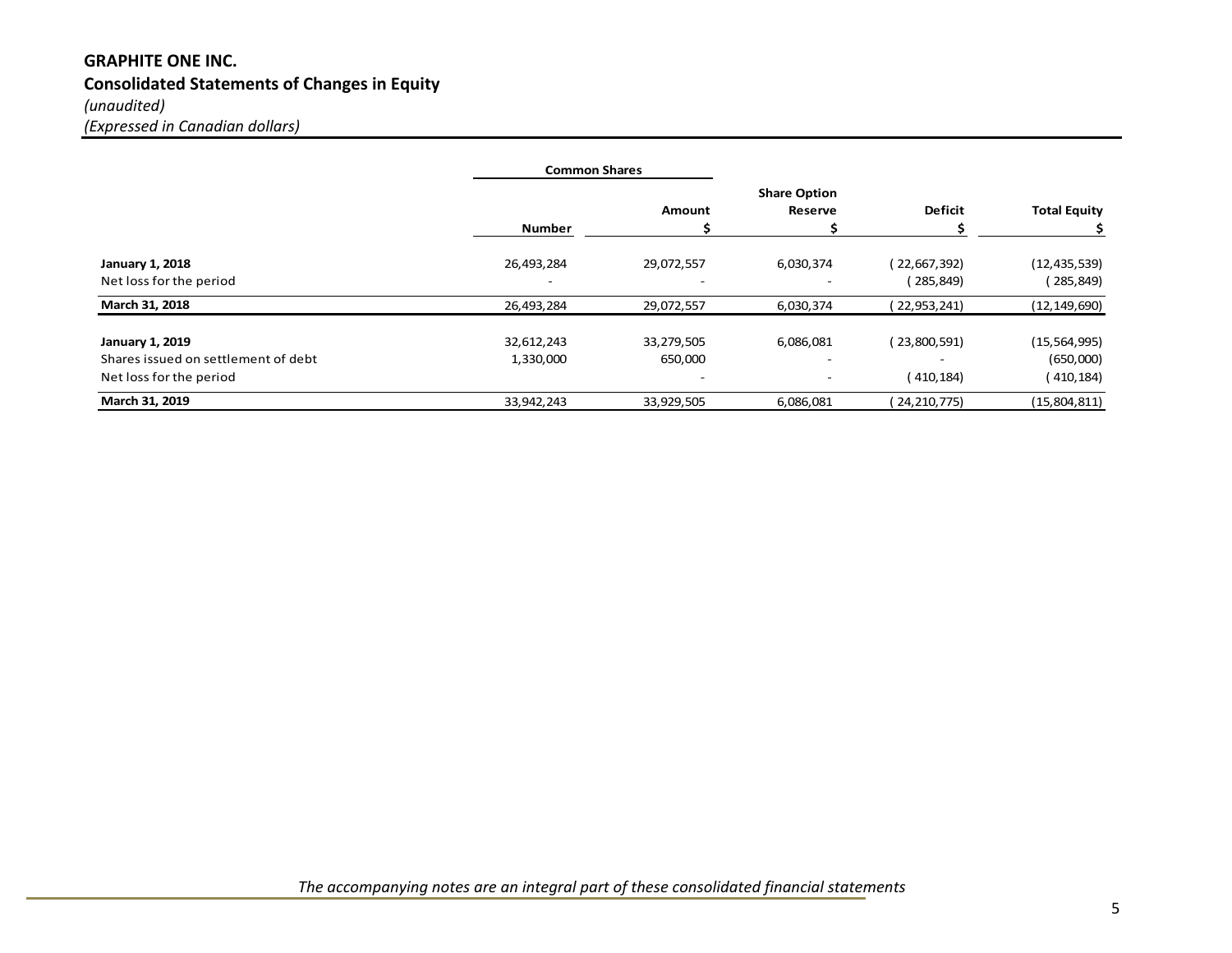## **1. NATURE OF OPERATIONS**

Graphite One Inc. ("Graphite One" or the "Company") was incorporated in Alberta and commenced operations on March 16, 2006 under the name Cedar Mountain Exploration Inc. ("Cedar Mountain"). Cedar Mountain changed its name to Graphite One Resources Inc. and adopted the symbol GPH on the TSX‐V effective March 27, 2012. On February 27, 2019 the Company changed its name to Graphite One Inc. On June 11, 2012 the Company began trading in the over the counter market in the United States on the OTCQX under the symbol GPHOF and due to changes in the listing requirements of the OTCQX, the Company began trading on the OTCQB on April 1, 2017. The Company was continued into British Columbia on September 12, 2014. Graphite One is the parent company of the consolidated group.

Graphite One is engaged in the business of acquiring exploring and evaluating graphitic material properties. Through its 100% owned subsidiary, Graphite One (Alaska) Inc., the Company is focussed on the Graphite Creek property near Nome, Alaska, (the "Graphite Creek Project").

The ability of the Company to proceed with the evaluation and development of the Graphite Creek Project depends on a number of factors, the key ones including obtaining the necessary financing to complete the evaluation and development, and ultimately upon future profitable production or proceeds from disposition of the Graphite Creek Project.

# **2. GOING CONCERN**

These unaudited condensed interim consolidated financial statements have been prepared on the basis of accounting principles applicable to a going concern, which assumes that the Company will continue in operation for the foreseeable future and will be able to realize its assets and discharge its liabilities in the normal course of operations as they come due. In assessing whether the going concern assumption is appropriate, management takes into account all available information about the future, which is at least, but is not limited to, twelve months from the end of the reporting period.

As at March 31, 2019, the Company had a cash balance of \$50,642 and working capital deficit (current assets minus current liabilities) of \$121,511 with current liabilities of \$366,406. The Company has incurred losses since inception and does not generate any cash inflows from operations. In the three-month period ended March 31, 2019, cash used in operating activities totaled \$216,168.

The Company's ability to continue to meet its obligations and carry out its planned exploration and development activities is uncertain and dependent upon the continued financial support of its shareholders and on securing additional financing. There is, however, no assurance that any such initiatives will be sufficient and, as a result, there is significant doubt regarding the going concern assumption and, accordingly, the ultimate appropriateness of the use of accounting principles applicable to a going concern. These consolidated financial statements do not reflect the adjustments to the carrying values of assets and liabilities and the reported expenses and statement of financial position classifications that would be necessary if the Company were unable to realize its assets and settle its liabilities as a going concern in the normal course of operations for the foreseeable future. These adjustments could be material.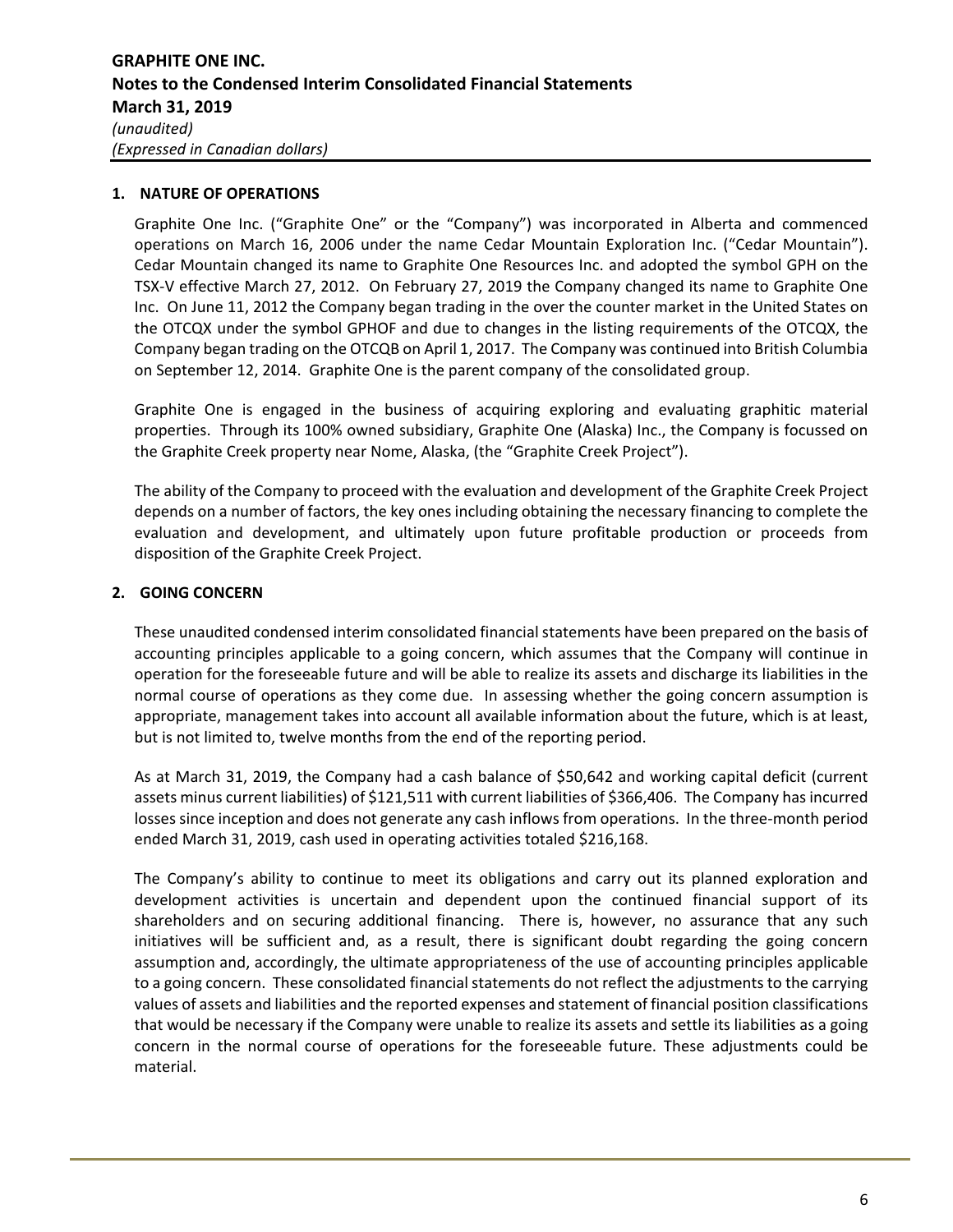## **3. BASIS OF PRESENTATION**

These unaudited condensed interim consolidated financial statements have been prepared in accordance with International Financial Reporting Standards ("IFRS") as issued by the International Accounting Standards Board ("IASB") and applicable to interim financial reports, including International Accounting Standard 34 ("Interim Financial Reporting"). These financial statements should be read in conjunction with the annual financial statements for the year ended December 31, 2018, which have been prepared in accordance with IFRS as issued by IASB. The accounting policies applied in the preparation of these financial statements are consistent with those applied and disclosed in the Company's consolidated financial statements for the year ended December 31, 2018.

The unaudited condensed interim consolidated financial statements have been authorized for issue by the Board of Directors of the Company on May 30, 2019.

These unaudited condensed interim consolidated financial statements have been prepared on a historical cost basis. The statements are presented in Canadian dollars unless otherwise noted.

### **3.1 Significant judgments, estimates and assumptions**

The preparation of the Company's unaudited condensed interim consolidated financial statements in conformity with IFRS requires management to make judgments, estimates and assumptions that affect the reported amounts of assets and liabilities and disclosures of contingent assets and liabilities at the date of the unaudited condensed interim consolidated financial statements and the reported amounts of revenues and expenses during the reporting period. Estimates and assumptions are continually evaluated and are based on management's experience and other factors, including expectations of future events that are believed to be reasonable under the circumstances. Actual results could differ from these estimates.

## Judgments:

Exploration and evaluation property: The Company is required to make significant judgments on the ongoing feasibility of mineral exploration, and whether there are indicators that the right to explore the specific area has or will expire, that further exploration and evaluation plans have changed, or whether development of a specific area is unlikely to recover existing exploration and evaluation property costs. If any of these indicators are present, management would need to assess whether the exploration and evaluation property should be impaired.

### Estimates and assumptions:

Share‐based payments: Share‐based payments are determined using the Black‐Scholes Option Pricing Model based on estimated fair values of all share‐based awards at the date of grant. The Black‐Scholes Option Pricing Model utilizes subjective assumptions such as expected price volatility and expected life of the option. Changes in these input assumptions can significantly affect the fair value estimate.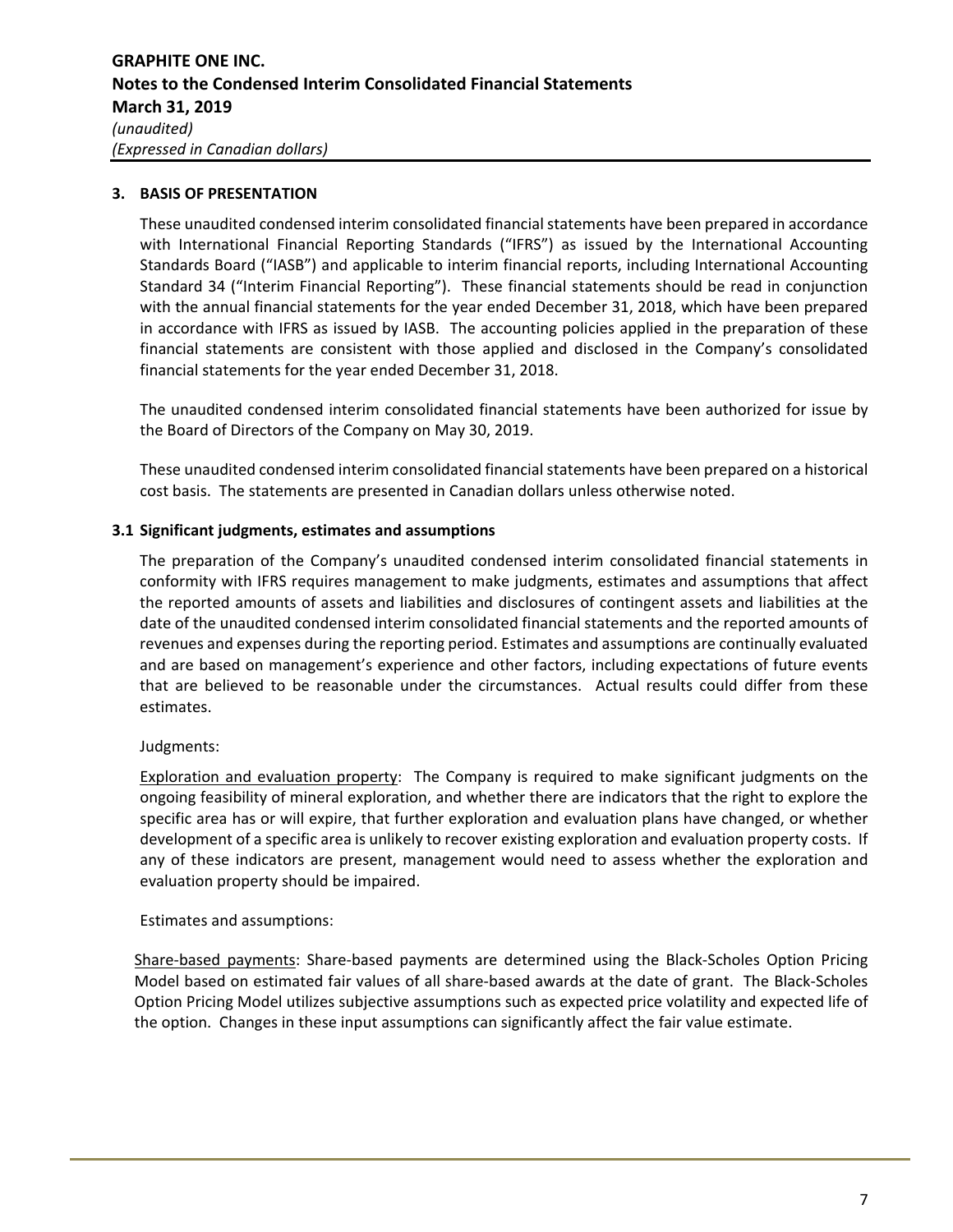### **4. SIGNIFICANT ACCOUNTING POLICIES**

Refer to the Company's annual audited consolidated financial statements for the years ended December 31, 2018 and 2017 for a summary of significant accounting policies.

### **4.1 Changes in Accounting Standards**

The Company has reviewed the new and revised accounting pronouncements issued by the IASB relevant to the year ended December 31, 2018 and subsequently, and none were considered to have a significant impact on the Company's current operations or financial statements.

## **5. EXPLORATION AND EVALUATION PROPERTY**

The following table summarizes the capitalized costs associated with the Company's exploration and evaluation property:

|                                        | <b>Graphite Creek</b> |            |  |
|----------------------------------------|-----------------------|------------|--|
| Balance, December 31, 2017             | \$                    | 12,438,625 |  |
| Acquisition                            |                       | 84,952     |  |
| Analysis                               |                       | 120,879    |  |
| Geological consulting                  |                       | 425,573    |  |
| Fieldwork                              |                       | 2,327,896  |  |
| Engineering                            |                       | 135,271    |  |
| <b>Preliminary Economic Assessment</b> |                       | 50,436     |  |
| Balance, December 31, 2018             | \$                    | 15,583,632 |  |
| Acquisition                            |                       | 45,768     |  |
| Analysis                               |                       | 7,033      |  |
| Geological consulting                  |                       | 112,437    |  |
| Fieldwork                              |                       | 131,408    |  |
| Engineering                            |                       | 4,365      |  |
| <b>Preliminary Economic Assessment</b> |                       | 1,533      |  |
| Balance, March 31, 2019                | \$                    | 15,886,176 |  |
|                                        |                       |            |  |
| Acquisition                            | \$                    | 1,536,999  |  |
| <b>Exploration and evaluation</b>      |                       | 14,046,633 |  |
| Balance, December 31, 2018             | \$                    | 15,583,632 |  |
|                                        |                       |            |  |
| Acquisition                            | \$                    | 1,582,767  |  |
| <b>Exploration and evaluation</b>      |                       | 14,303,409 |  |
| Balance, March 31, 2019                | \$                    | 15,886,176 |  |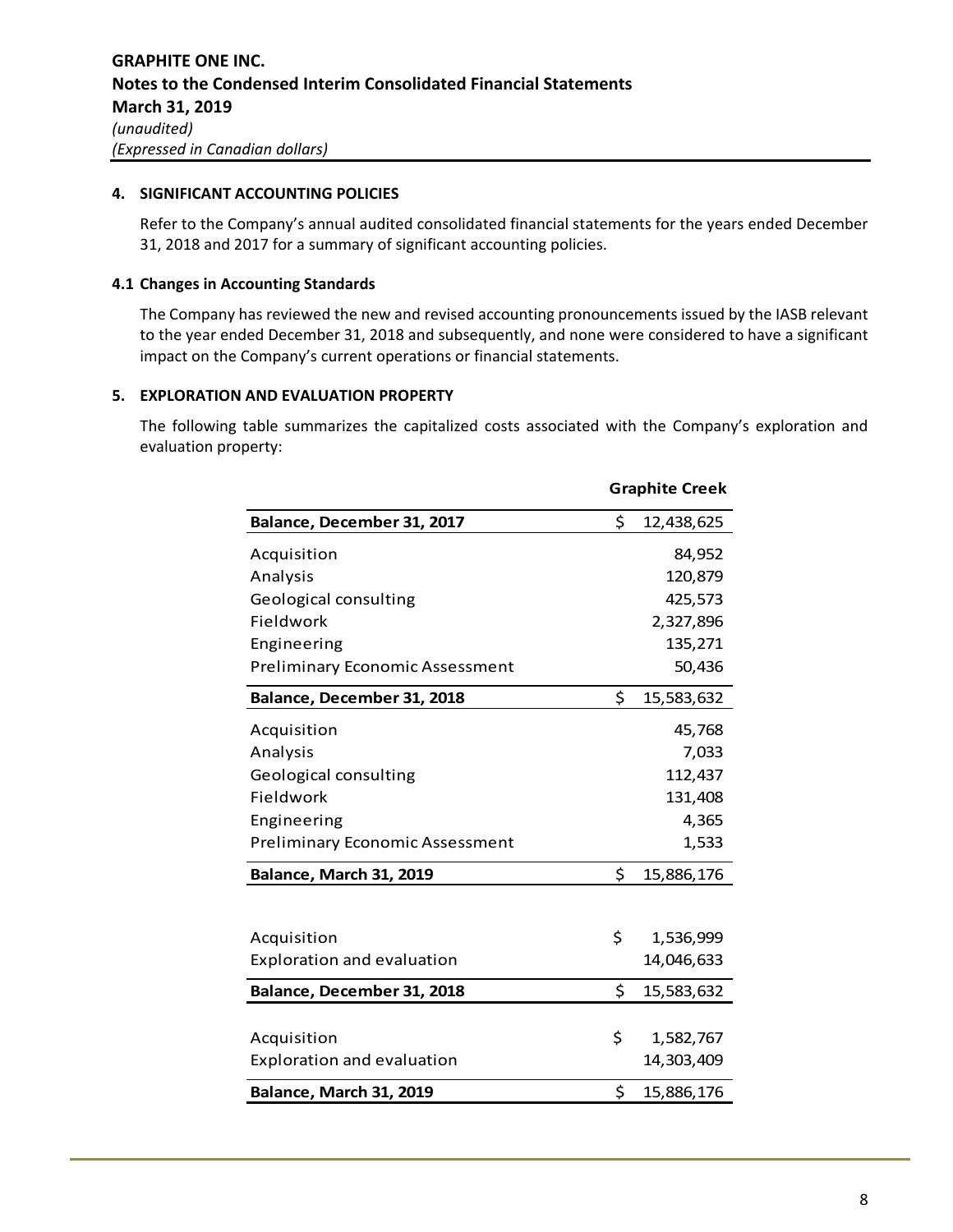## **5. EXPLORATION AND EVALUATION PROPERTY (cont'd)…**

### **Graphite Creek Property Summary**

The Graphite Creek Property consists of a number of Alaska state mining claims (the "GC Purchased Property") and Alaska state mining claims around the GC Option Property (the "GC Staked Property").

In May 2015, the Company executed a long-term lease agreement with Kougarok LLC, commencing effective January 1, 2014 with an initial term of twenty years, and with provisions to extend the lease for two successive twenty year periods and ultimately for as long as production continues from the property. An advance royalty in the amount of US\$30,000 was paid upon execution of the agreement, with annual payments of US\$30,000 due each year until January 2019, and then increasing by US\$10,000 each year until production commences. All required payments under the agreement have been made. The production royalties are to be calculated as follows: 5% from lands in 4 claims that were originally located in 1943, 2.5% from lands within 20 other claims, 5% from lands within state claims staked by the Company within the area of interest and 2.5% from state claims acquired by the Company within the area of interest. All advance royalties paid may be recouped from production royalties. The Company has the option to reduce the production royalties by up to 2% by paying US\$2 million for each 1% reduction of the Graphite Creek Royalty.

On January 24, 2012, the Company purchased from a private individual (the "Seller") the GC Purchased Property for \$20,000 and a 2% production royalty on future production from the GC Purchased Property. The Company had the right to purchase the production royalty for \$1 million until January 24, 2015 (the "Royalty Purchase Option"). The Company and the Seller entered into an extension agreement effective January 24, 2015 (the "2015 Extension Agreement") whereby the Royalty Purchase Option could have been exercised at any time on or before the earlier of (i) January 24, 2017, or (ii) the date that is six (6) months after the release by the Company of a feasibility study on the Graphite Creek Property. In connection with the 2015 Extension Agreement, the Company issued to the Seller 769,231 common shares of the Company at an issue price of \$0.13 per share. In January 2017, the Company and the Seller agreed to further extend the terms of the Royalty Purchase Option and entered into an extension agreement effective January 24, 2017 (the "2017 Extension Agreement") whereby the Royalty Purchase Option may be exercised at any time on or before January 24, 2021. In connection with the 2017 Extension Agreement, the Company issued to the Seller 1,666,667 common shares of the Company at an issue price of \$0.09 per share and 1,153,846 common share purchase warrants of the Company.

During June 2015, the Company purchased from another private individual the balance of the GC Purchased Property (28 Alaska state mining claims covering the same lands as the 28 Alaska state mining claims acquired in January 2012) for US\$50,000, the issuance of 3 million common shares of the Company at a fair value of \$270,000 and a royalty interest equal to 1% of the Net Smelter Returns received by the Company on production from the claims. The Company has the right to purchase the royalty for US\$500,000 at any time within 36 months following the start of mine production.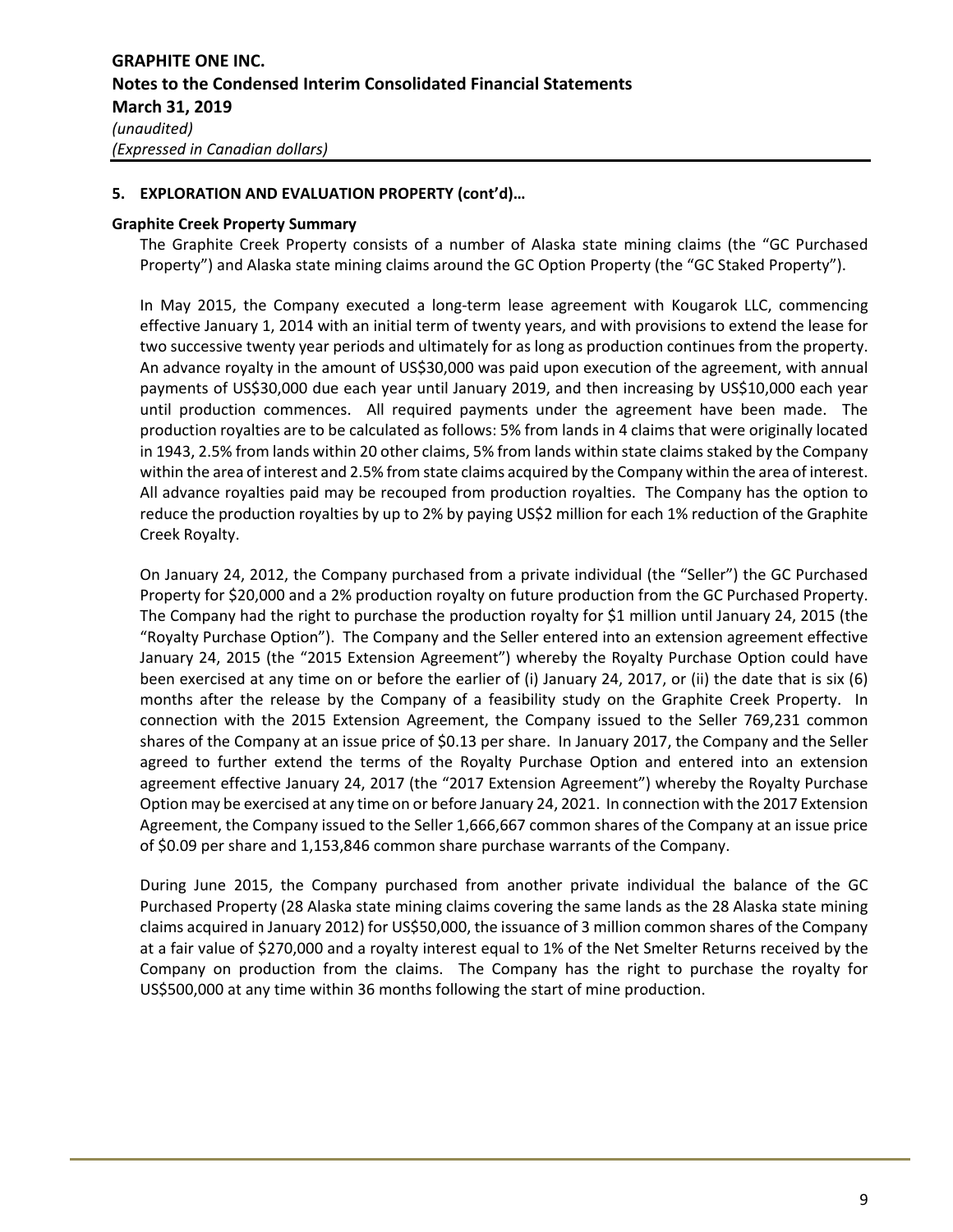## **6. LOAN PAYABLE**

On December 26, 2018 the Company entered into a loan agreement with Taiga Mining, Inc. to borrow US\$500,000. The loan is unsecured with a term of five years. Interest is calculated on a simple interest basis at a rate of 8% per annum. On March 28, 2019, the loan payable was settled through the issuance of 1,330,000 shares of the Company at a price of CA\$0.50 per share and interest of \$13,274 was paid subsequent to March 31, 2019.

# **7. SHARE CAPITAL**

## **7.1 Authorized**

Unlimited number of common shares with no par value.

# **7.2 Shares Issued**

The following share transactions occurred during the year ended December 31, 2018:

On May 25, 2018, the Company completed a private placement for total gross proceeds of \$2,143,050. Pursuant to this private placement, the Company issued a total of 3,061,500 units (the "2018‐1 Units") at a price of \$0.70 per 2018‐1 Unit. Each 2018‐1 Unit consists of one common share and one transferable common share purchase warrant (a "2018‐1 Warrant"). Each 2018‐1 Warrant entitles the holder to purchase one additional common share of the Company at a purchase price of \$01.20 per share during the 60 months from the date of issuance. Based on the residual valuation method, no value was attributed to the 2018-1 Warrants. The Company paid finder's fees in the amount of \$13,104 and issued 18,720 transferrable warrants, each such warrant entitling the holder to acquire one additional common share of the Company at the same price as the 2018‐1 Warrants described above.

On July 19, 2018, the Company completed a private placement for total gross proceeds of \$2,140,221. Pursuant to this private placement, the Company issued a total of 3,057,459 units (the "2018‐2 Units") at a price of \$0.70 per 2018‐2 Unit. Each 2018‐2 Unit consists of one common share and one transferable common share purchase warrant (a "2018‐2 Warrant"). Each 2018‐2 Warrant entitles the holder to purchase one additional common share of the Company at a purchase price of \$1.20 per share during the 60 months from the date of issuance. Based on the residual valuation method, no value was attributed to the 2018-2 Warrants. The Company paid finder's fees in the amount of \$2,800 and issued 3,500 transferrable warrants, each such warrant entitling the holder to acquire one additional common share of the Company at the same price as the 2018‐2 Warrants described above.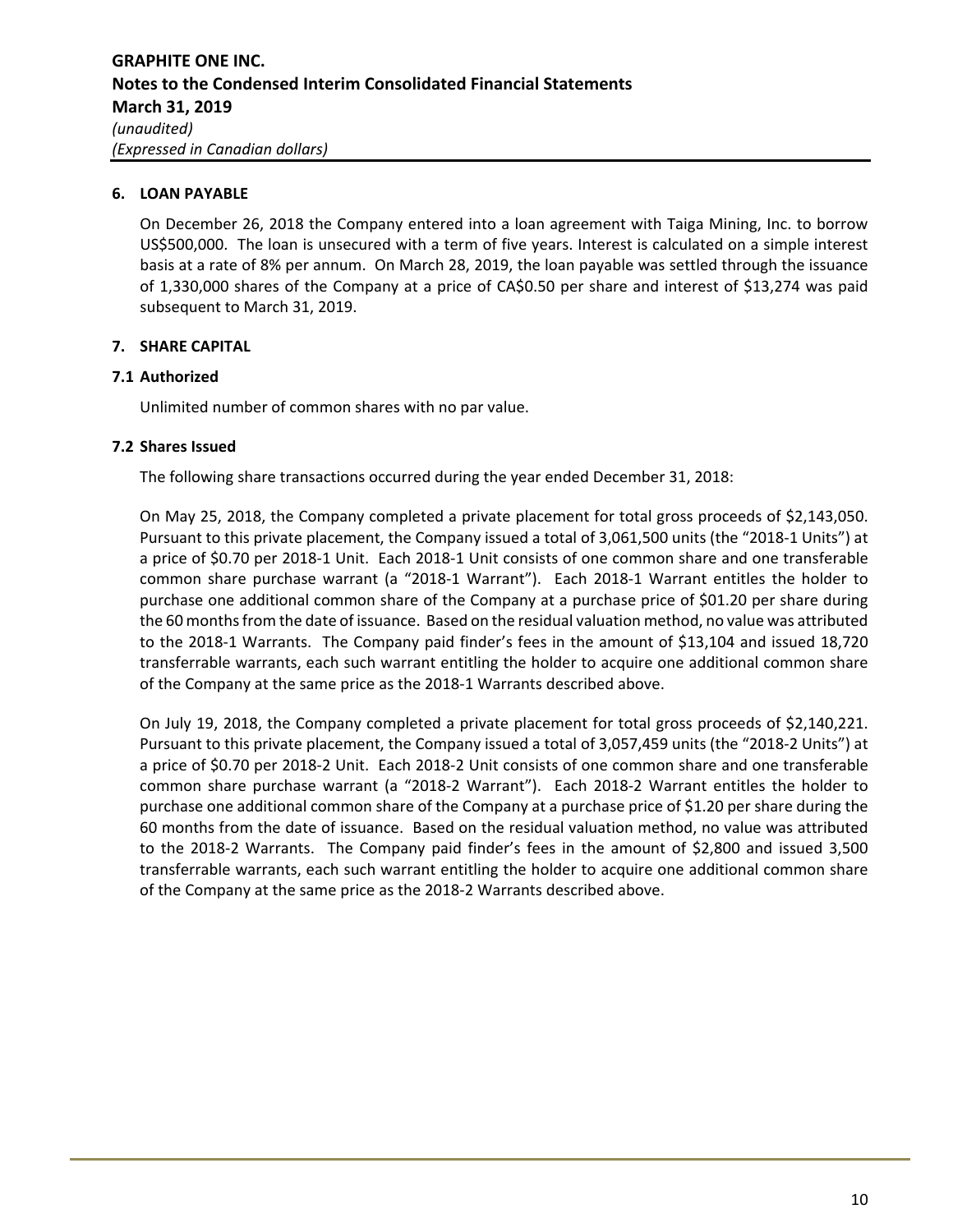The following share transactions occurred subsequent to March 31, 2019:

On April 17, 2019 and May 14, 2019, the Company completed the first and second tranches of a private placement for total gross proceeds of \$2,000,070. ("2019‐1 Private Placement"). Pursuant to the 2019‐1 Private Placement, the Company issued a total of 6,666,900 units (the "2019‐1 Units") at a price of \$0.30 per 2019‐1 Unit. Each 2019‐1 Unit consists of one common share and one transferable common share purchase warrant (a "2019-1 Warrant"). Each 2019-1 Warrant entitles the holder to purchase one additional common share of the Company at a purchase price of \$0.30 per share during the 12 months from the date of issuance. Based on the residual valuation method, no value was attributed to the 2019‐ 1 Warrants. The Company paid finder's fees in the amount of \$1,601 and issued 5,336 non‐transferrable warrants, each such warrant entitling the holder to acquire one additional common share of the Company at the same price as the 2019‐1 Warrants described above.

# **7.3 Share based compensation**

Pursuant to a stock option plan (the "Plan") for directors, officers, employees and consultants, the Company may reserve a maximum of 10% of the issued and outstanding listed common shares, and the exercise price to be determined on the date of issuance of the options. The options are non-transferable and will expire, if not exercised, 90 days following the date the optionee ceases to be a director, officer, employee or consultant of the Company for reasons other than death, one year after the death of an optionee or on the fifth anniversary of the date the option was granted. Options granted under the plan may not exceed five years and vest at terms to be determined by the board of directors at the time of the grant, but shall not be less than the price determined by policy or policies of the stock exchange(s) on which the Company's common shares are then listed, or \$0.05 per share. Occasionally, the Company issues stock options to agents which do not fall under the plan.

The following table summarizes activity related to stock options:

|                            | <b>Options</b> | Weighted<br>Average<br><b>Exercise</b><br><b>Price</b> |      |
|----------------------------|----------------|--------------------------------------------------------|------|
| Balance, December 31, 2017 | 2,580,000      | \$                                                     | 1.01 |
|                            |                |                                                        |      |
| <b>Issued</b>              | 100,000        | \$                                                     | 0.60 |
| <b>Expired</b>             | (215,000)      | \$                                                     | 1.52 |
| Forfeited                  | (50,000)       | \$                                                     | 1.00 |
| Balance, December 31, 2018 | 2,415,000      | \$                                                     | 0.95 |
|                            |                |                                                        |      |
| Forfeited                  | (200,000)      | \$                                                     | 1.04 |
| Balance, March 31, 2019    | 2,215,000      | \$                                                     | 0.94 |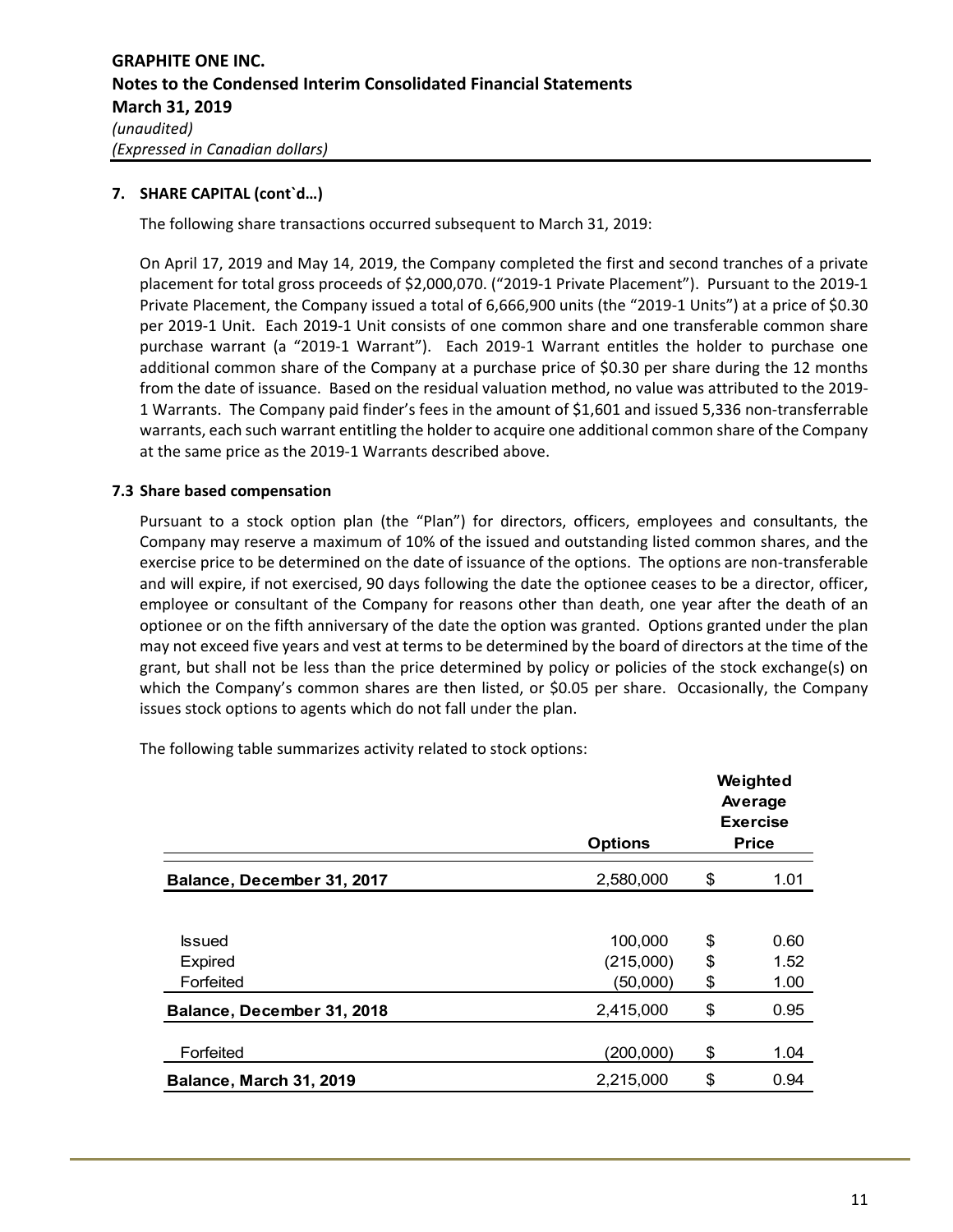Options outstanding

#### **As at March 31, 2019 As at December 31, 2018**

| 73 al IVIal CII 31, 2019 |           |          |             | As at December 91, 2010 |           |          |             |
|--------------------------|-----------|----------|-------------|-------------------------|-----------|----------|-------------|
|                          |           |          | Weighted    |                         |           |          | Weighted    |
|                          |           | Weighted | average     |                         |           | Weighted | average     |
| Number of                | Number of | average  | remaining   | Number of               | Number of | average  | remaining   |
| options                  | vested    | exercise | contractual | options                 | vested    | exercise | contractual |
| outstanding              | options   | price    | life        | outstanding             | options   | price    | life        |
| #                        | #         | \$       | years       | #                       | #         | \$       | years       |
|                          |           |          |             |                         |           |          |             |
|                          |           |          |             |                         |           |          |             |
| 455,000                  | 455,000   | 1.30     | 0.6         | 505,000                 | 505,000   | 1.30     | 0.9         |
| 50,000                   | 50,000    | 1.30     | 1.0         | 50,000                  | 50,000    | 1.30     | 1.3         |
|                          |           |          |             |                         |           |          |             |
| 675,000                  | 675,000   | 1.00     | 1.9         | 755,000                 | 755,000   | 1.00     | 2.2         |
| 330,000                  | 330,000   | 1.00     | 2.6         | 380,000                 | 380,000   | 1.00     | 2.9         |
| 605,000                  | 605,000   | 0.60     | 3.8         | 625,000                 | 625,000   | 0.60     | 4.0         |
| 100,000                  | 100,000   | 0.60     | 4.2         | 100,000                 | 100,000   | 0.60     | 4.4         |
| 2,215,000                | 2,215,000 | 0.94     | 2.3         | 2,415,000               | 2,415,000 | 0.95     | 2.6         |

On May 15, 2019, 1,800,000 options were granted to directors, officers and consultants of the Company. Each option has an exercise price of \$0.30, expiring 5 years from the date of grant and vested immediately. No options were granted in the three‐month periods ended March 31, 2018. The fair value of the share options granted in the three‐month period ended March 31, 2019 and the year ended December 31, 2018 was estimated on the date of grant using the Black-Scholes Option Pricing Model with the following weighted average assumptions:

|                                         | Three months ended<br>March 31, 2019 | Year ended<br>December 31, 2018 |
|-----------------------------------------|--------------------------------------|---------------------------------|
| Exercise price                          | \$0.30                               | \$0.60                          |
| Market price                            | \$0.320                              | \$0.650                         |
| Risk free interest rate                 | 1.56%                                | 2.06%                           |
| Expected option life                    | 5 years                              | 5 years                         |
| Expected stock price volatility         | 103%                                 | 101%                            |
| Dividend payments during life of option | Nil                                  | Nil                             |
| Expected forfeiture rate                | Nil                                  | Nil                             |
| Average fair value per option           | \$0.25                               | \$0.50                          |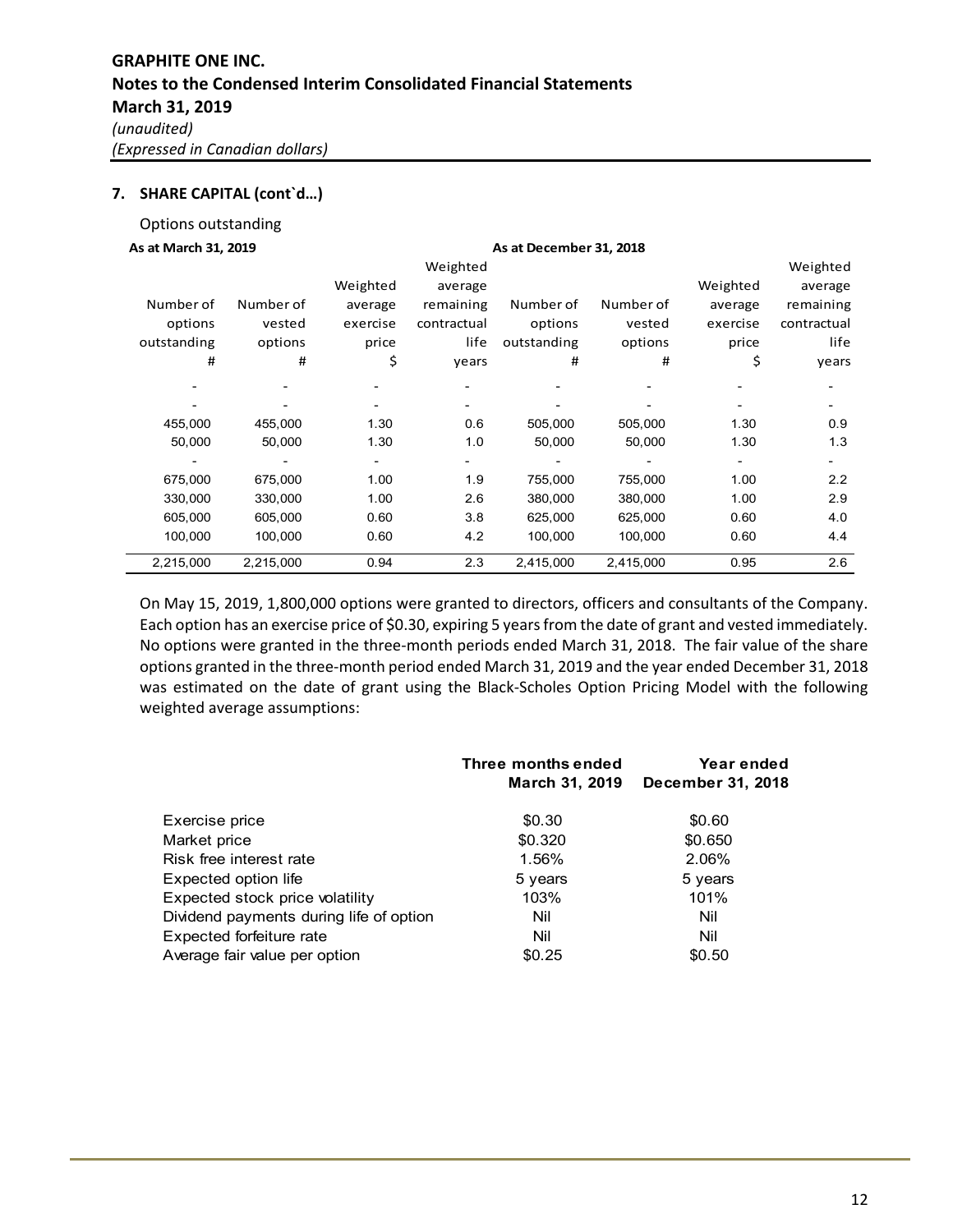# **7.4 Warrants**

The following table summarizes activity related to warrants:

|                                 | <b>Warrants</b>            | Weighted<br>Average<br><b>Exercise Price</b> |              |
|---------------------------------|----------------------------|----------------------------------------------|--------------|
| Balance, December 31, 2017      | 12,779,539                 | \$                                           | 1.44         |
| <b>Issued</b><br><b>Expired</b> | 6,118,960<br>(9, 497, 746) | \$                                           | 1.20<br>1.55 |
| Balance, December 31, 2018      | 9,400,753                  | \$                                           | 1.17         |
| Expired                         | (782,323)                  |                                              | 1.20         |
| Balance, March 31, 2019         | 8,618,430                  | \$                                           | 1.17         |

# Warrants outstanding:

| As at March 31, 2019 | As at December 31, 2018 |                  |                              |                  |                  |
|----------------------|-------------------------|------------------|------------------------------|------------------|------------------|
|                      |                         | Weighted average |                              |                  | Weighted average |
| Number of warrants   | Weighted average        |                  | remaining Number of warrants | Weighted average | remaining        |
| outstanding          | exercise price          | contractual life | outstanding                  | exercise price   | contractual life |
| #                    | \$                      | years            | #                            | \$               | years            |
|                      |                         |                  | 482,322                      | 1.20             | 0.0              |
|                      |                         |                  | 300.001                      | 1.20             | 0.2              |
| 115,385              | 1.30                    | 1.8              | 115.385                      | 1.30             | 2.1              |
| 969.714              | 1.20                    | 3.4              | 969.714                      | 1.20             | 3.6              |
| 1.414.371            | 1.00                    | 3.7              | 1.414.371                    | 1.00             | 3.9              |
| 3,061,501            | 1.20                    | 4.2              | 3.061.501                    | 1.20             | 4.4              |
| 3.057.459            | 1.20                    | 4.3              | 3.057.459                    | 1.20             | 4.6              |
| 8,618,430            | 1.17                    | 4.0              | 9.400.753                    | 1.17             | 3.9              |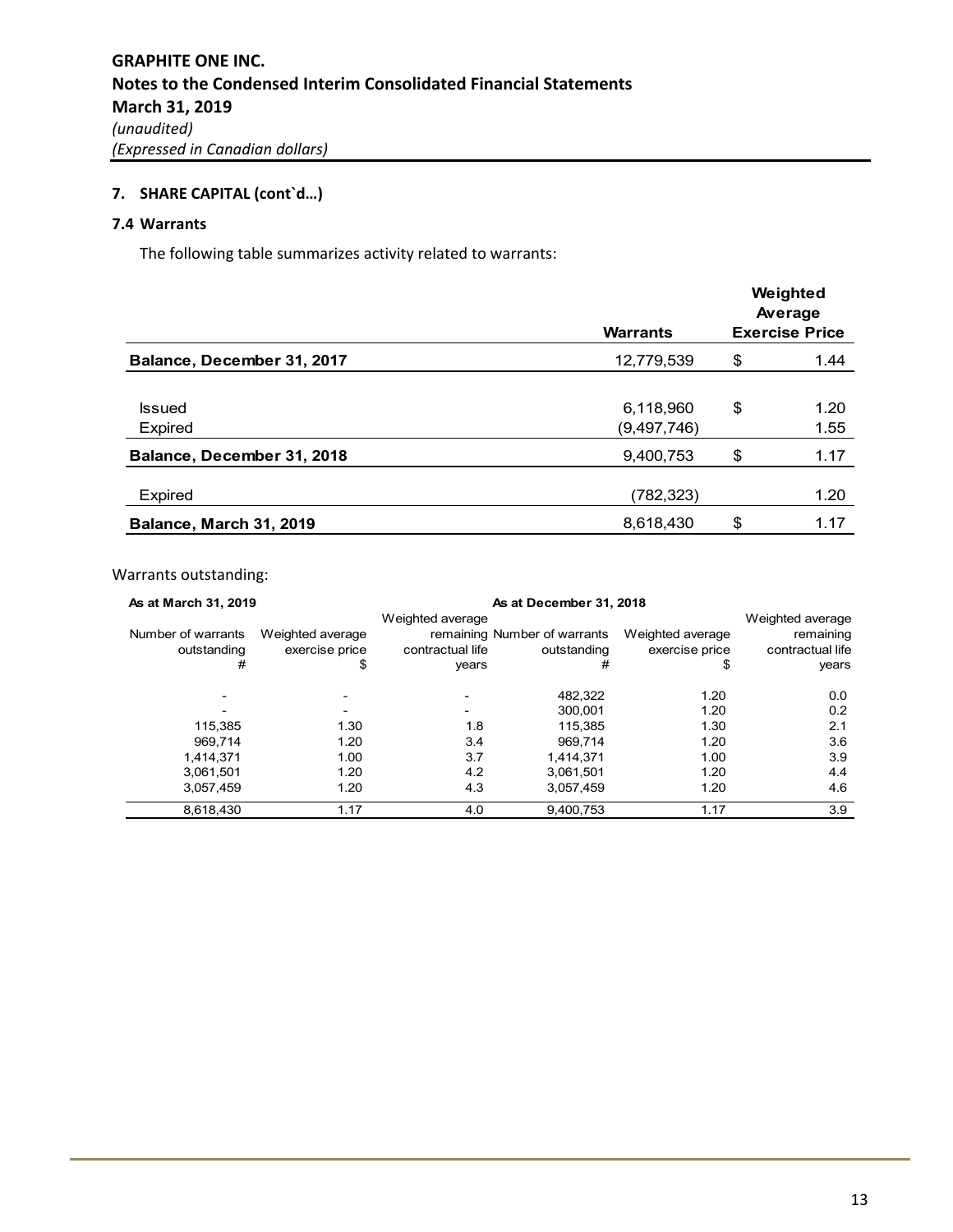### **7.5 Broker Warrants**

The following table summarizes activity related to Broker Warrants:

|                            | <b>Warrants</b> | Weighted<br>Average<br><b>Exercise Price</b> |      |
|----------------------------|-----------------|----------------------------------------------|------|
| Balance, December 31, 2017 | 525,625         | \$                                           | 1.48 |
| <b>Issued</b>              | 22,720          | \$                                           | 1.20 |
| Expired                    | (518, 154)      |                                              | 1.48 |
| Balance, December 31, 2018 | 30,191          | \$                                           | 1.20 |
| <b>Issued</b>              |                 | \$                                           |      |
| Exercised                  |                 |                                              |      |
| Expired                    | (7, 471)        |                                              | 1.20 |
| Balance, March 31, 2019    | 22,720          | \$                                           | 1.20 |

Broker warrants outstanding:

No broker warrants were issued in the three‐month periods ended March 31, 2018 or March 31, 2017.

| As at March 31, 2019<br>As at December 31, 2018 |                                          |                                               |                                                  |                                          |                                                            |
|-------------------------------------------------|------------------------------------------|-----------------------------------------------|--------------------------------------------------|------------------------------------------|------------------------------------------------------------|
| Number of warrants<br>outstanding<br>#          | Weighted average<br>exercise price<br>\$ | Weighted average<br>contractual life<br>years | remaining Number of warrants<br>outstanding<br># | Weighted average<br>exercise price<br>\$ | Weighted average<br>remaining<br>contractual life<br>years |
|                                                 |                                          |                                               | 360                                              | 1.20                                     | 0.0                                                        |
|                                                 |                                          |                                               | 7.111                                            | 1.20                                     | 0.2                                                        |
| 18,720                                          | 1.20                                     | 4.2                                           | 18,720                                           | 1.20                                     | 4.4                                                        |
| 4,000                                           | 1.20                                     | 4.3                                           | 4.000                                            | 1.20                                     | 4.6                                                        |
| 22,720                                          | 1.20                                     | 4.2                                           | 30,191                                           | 1.20                                     | 3.4                                                        |

Subsequent to March 31, 2019, 5,336 broker warrants were issued pursuant to the 2019‐1 Private Placement (see Note 7).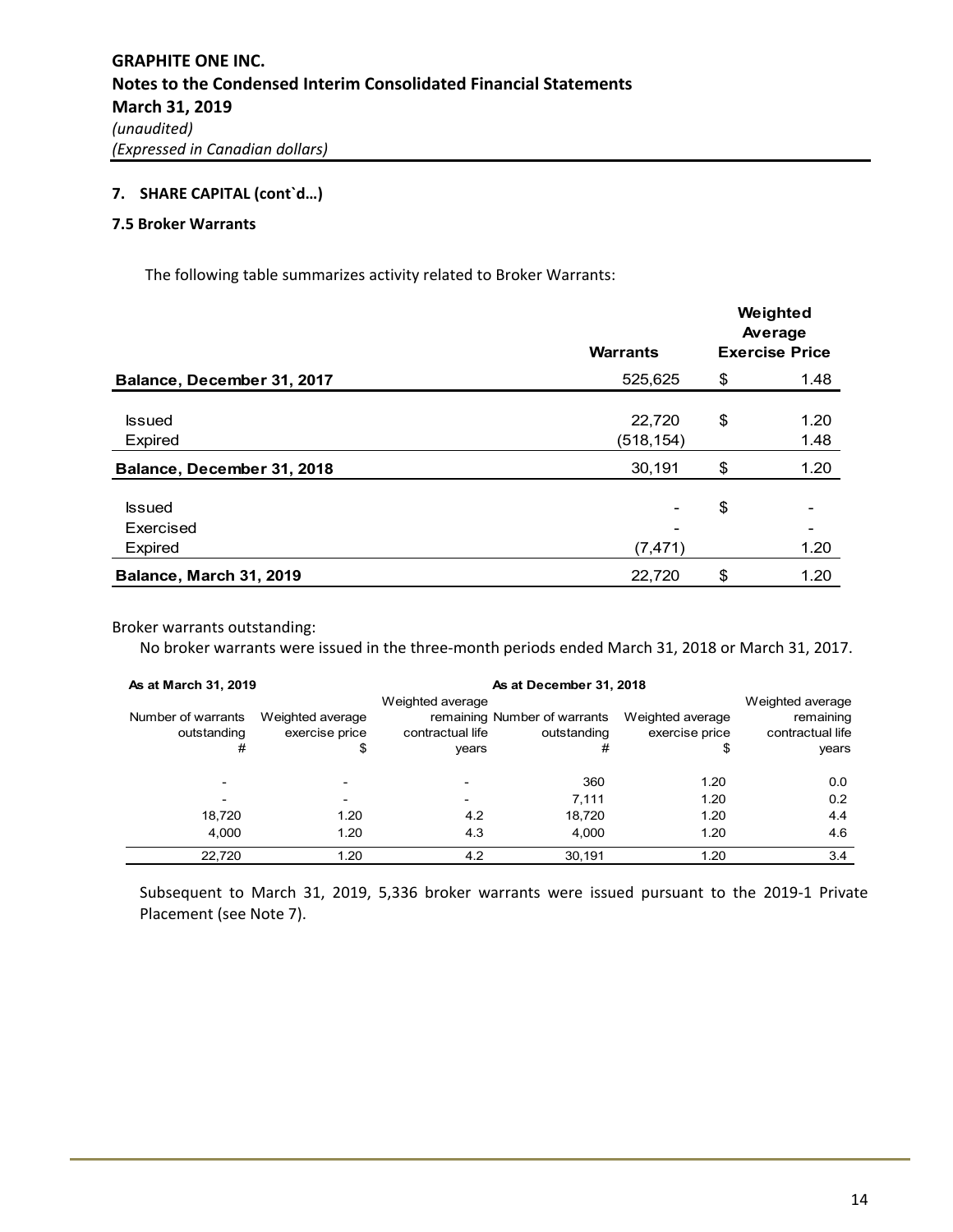### **8. RELATED PARTY TRANSACTIONS AND BALANCES**

| <b>Relationships</b><br>Huston and Huston Holdings Corp. ("Huston") | Nature of the relationship<br>Huston and Huston Holdings Corp. is a private<br>company controlled by Anthony Huston, an officer<br>and director of the Company which provides<br>management services to the Company. |
|---------------------------------------------------------------------|----------------------------------------------------------------------------------------------------------------------------------------------------------------------------------------------------------------------|
| Rockford Resources, LLC ("Rockford")                                | Rockford is a private company controlled by Pat<br>Smith, a director of the Company which provides<br>director services to the Company.                                                                              |
| 0897877 BC Ltd. ("0897877 BC")                                      | 0897877 BC is a private company controlled by<br>Brian Budd, a director of the Company which<br>provides director services to the Company.                                                                           |
| Taiga Mining Company, Inc. ("Taiga")                                | Taiga is a private company and a Control Person of<br>the Company in accordance with Policy 4.1 of the<br>TSX Venture Exchange Corporate Finance Manual.                                                             |

### **8.1 Related party transactions**

| For the three months ended March 31<br>Huston & Huston Holdings Corp. | <b>Management Consulting and</b> |        |        |  |
|-----------------------------------------------------------------------|----------------------------------|--------|--------|--|
|                                                                       | <b>Directors' Fees</b>           |        |        |  |
|                                                                       |                                  | 2019   | 2018   |  |
|                                                                       |                                  | 62.500 | 62,500 |  |
| Rockford Resources, LLC                                               |                                  | 6.000  | 6,000  |  |
| 0897877 BC Ltd.                                                       |                                  | 6.000  | 6,000  |  |

The above transactions relate to consulting fees incurred by the Company. Management services expenses are included in Management fees and salaries and marketing consulting expenses are included in Marketing, advisory and investor relations in the consolidated statements of financial position.

During the three months ended March 31, 2019, the Company settled the loan payable with Taiga through the issuance of 1,330,000 common shares and paid \$13,274 in interest (see Note 6).

Amounts owing to related parties are non-interest bearing, unsecured and due on demand. The transactions were in the normal course of operations. At March 31, 2019, the Company owed \$123,300 (2018 ‐ \$190,831) to related parties.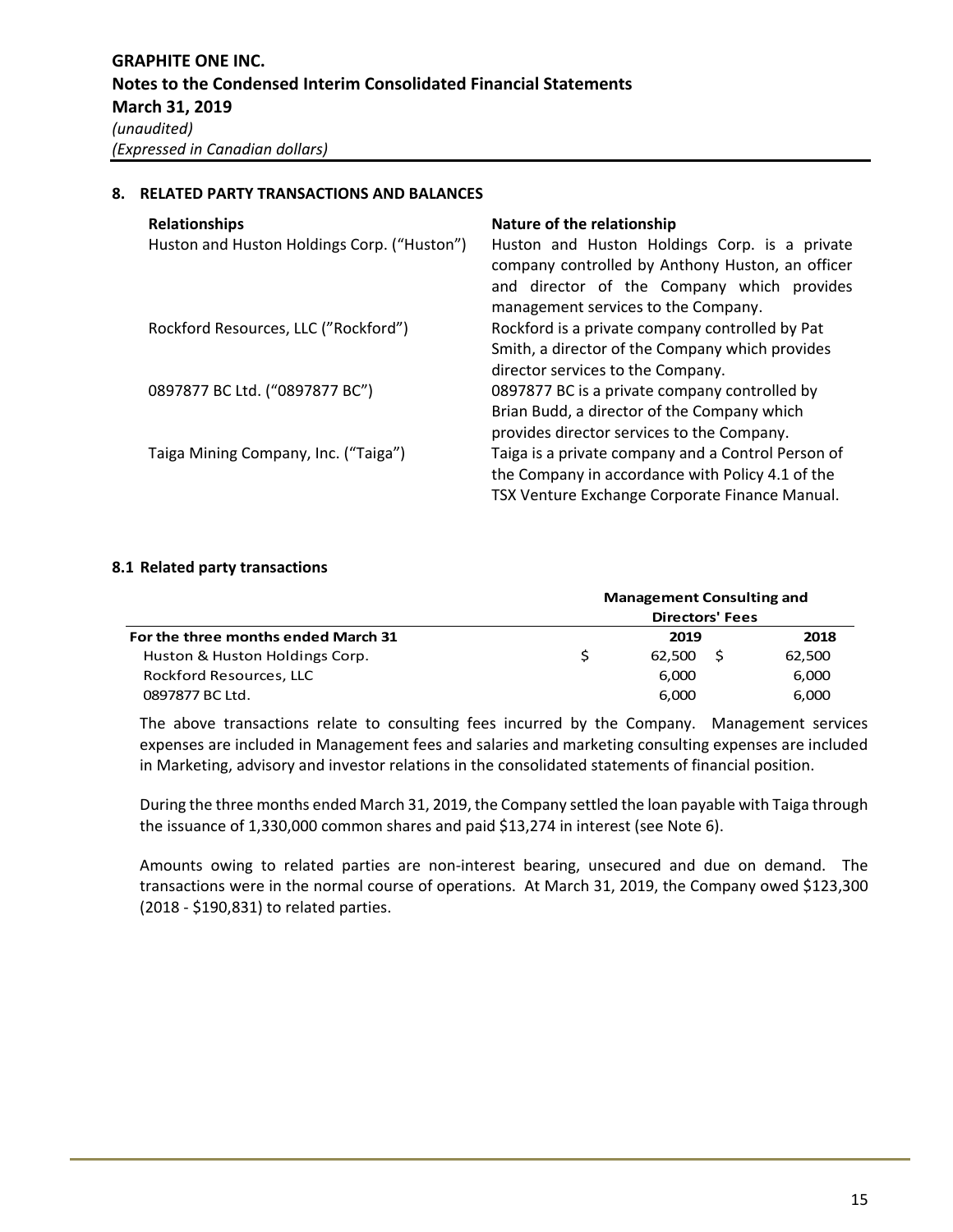### **8. RELATED PARTY TRANSACTIONS AND BALANCES (cont'd)**

#### **8.2 Key management compensation**

| For the three months ended March 31, | 2019    | 2018    |
|--------------------------------------|---------|---------|
| Consulting and directors' fees       | 74.500  | 74.500  |
| Salaries and benefits                | 208.104 | 124.622 |
|                                      | 282,604 | 199,122 |

Key management are those personnel having the authority and responsibility for planning, directing and controlling the Company and include the Executive Chairman, President & Chief Executive Officer, Directors, Chief Financial Officer, and Chief Operating Officer.

Geological services are capitalized to Exploration and evaluation properties in the consolidated statements of financial position.

### **9. MANAGEMENT OF CAPITAL**

The Company defines capital that it manages as equity.

The Company's objective when managing capital is to maintain corporate and administrative functions necessary to support the Company's operations and corporate functions; to perform mineral exploration activities on the Company's exploration projects; and to seek out and acquire new projects of merit.

The Company manages its capital structure in a manner that provides sufficient funding for operational and capital expenditure activities. Funds are secured, when necessary, through debt funding or equity capital raised by means of private placements. There can be no assurances that the Company will be able to obtain debt or equity capital in the future.

The Company does not pay dividends and has no long‐term debt or bank credit facility. The Company is not subject to any externally imposed capital requirements. There have not been any changes to the Company's capital management policy during the period.

### **10. RISK MANAGEMENT**

### **10.1 Financial Risk Management**

The Company may be exposed to risks of varying degrees of significance which could affect its ability to achieve its strategic objectives. The main objectives of the Company's risk management processes are to ensure that risks are properly identified and that the capital base is adequate in relation to those risks. The principal risks to which the Company is exposed are described below.

## **a. Credit risk**

Credit risk is the risk of potential loss to the Company if a counterparty to a financial instrument fails to meet its contractual obligations. The Company's credit risk is primarily attributable to its cash.

The Company has assessed its exposure to credit risk on its cash and has determined that such risk is minimal. The majority of the Company's cash is held with reputable financial institutions in Canada.